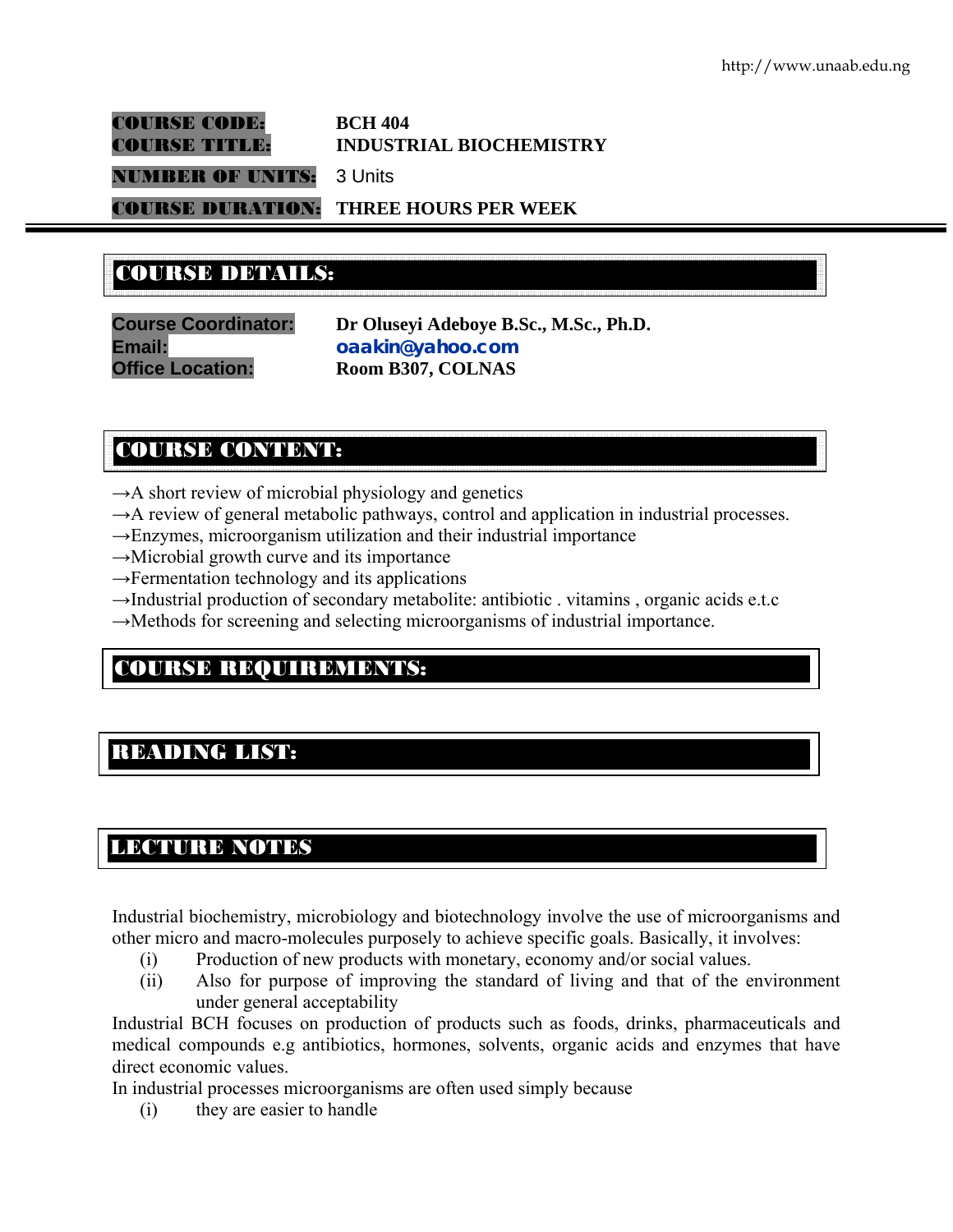- (ii) easier to cultivate
- (iii) easier to manipulate

Most microbes employed are usually isolated from nature and then modified using classical mutation and/or selection procedures.

Analysis of the microbial cell composition have revealed that over 90% of the cells dry weight is made up of both micro and macro elements which includes C, O, N, H, S, K, Zn, Mg and Ni.

The C, O, N, H, S and P for instance are important component of CHO, lipids, proteins and nucleic acids.

The K is required for activity of some enzymes while Mg could serve as cofactor for many enzymes.

The S is needed for the synthesis of amino acids such as cysteine and methionine

The Fe is usually part of cytochrome.

 $Ca<sup>2+</sup>$  ion contributes to the heat resistance properties of some bacteria endospores.

The  $\text{Zn}^{2+}$  ion is usually present at the active site of some enzymes.

The N is required for the synthesis of amino acids and NH<sub>3</sub>

Apart form these elements, microorganisms also required other source(s) for growth, in order reflect some special nature of their morphology.

Other compounds such as vitamins are also utilized by microbes. For instance, biotin is necessary for carboxylation of one carbon metabolism in *Leuconostoc mesenteroides* while folic acid which is for transfer of acyl group is required by *Lactobacillus casei.*

More so, thiamine (vit. B<sub>1</sub>) is involved in the transfer of aldehyde group in *Onchomonas mellamensis* while pantothenic acid serves as precursor of CoA in paramecium species.

# **ENZYMES AND MICROORGANISMS UTILIZATION IN THE INDUSTRY**

It should be noted that industrial pracises are often confidential and information from any publication with regard to any industrial processes may be scarce or negligible. However, enzyme preparation of suitable purity and cost can be chosen in such a favorable case so as to achieve the desired chemical conversion without formation of toxic or dangerous or deleterious side products. This is often obtained by putting factors such as temperature, pH as well as activator(s) and/or inhibitor(s) at the right level and range.

Enzymes have been known to excel in their ability to alter chemical components of foodstuffs. For instance, the protein, fat and cellulose presence in food are ready made substrate for protease, lipases and cellulase respectively. Furthermore, most natural products have been known to be biodegradable due to the action of enzymes inherent in environmental microorganisms. Thus, production of substances of good economic, social and commercial values in the industrial processes have been made possible by combining the right organism and inexpensive substrate (like some waste product e.g mollases, saw-dust) and proper environment for both the enzyme and organisms involved in the industrial process. For instance, in fermentation, transformation of organic raw materials (substrate) by microorganism is usually carried out in a controlled favorable environment (created by fermentor) in order to form desired end product(s).

## CHOICE OF ENZYME AND ITS CONTROL

Substantial biochemical efforts are needed in order to understand the choice of enzyme in the context of the process or products desired. This required fundamental research efforts into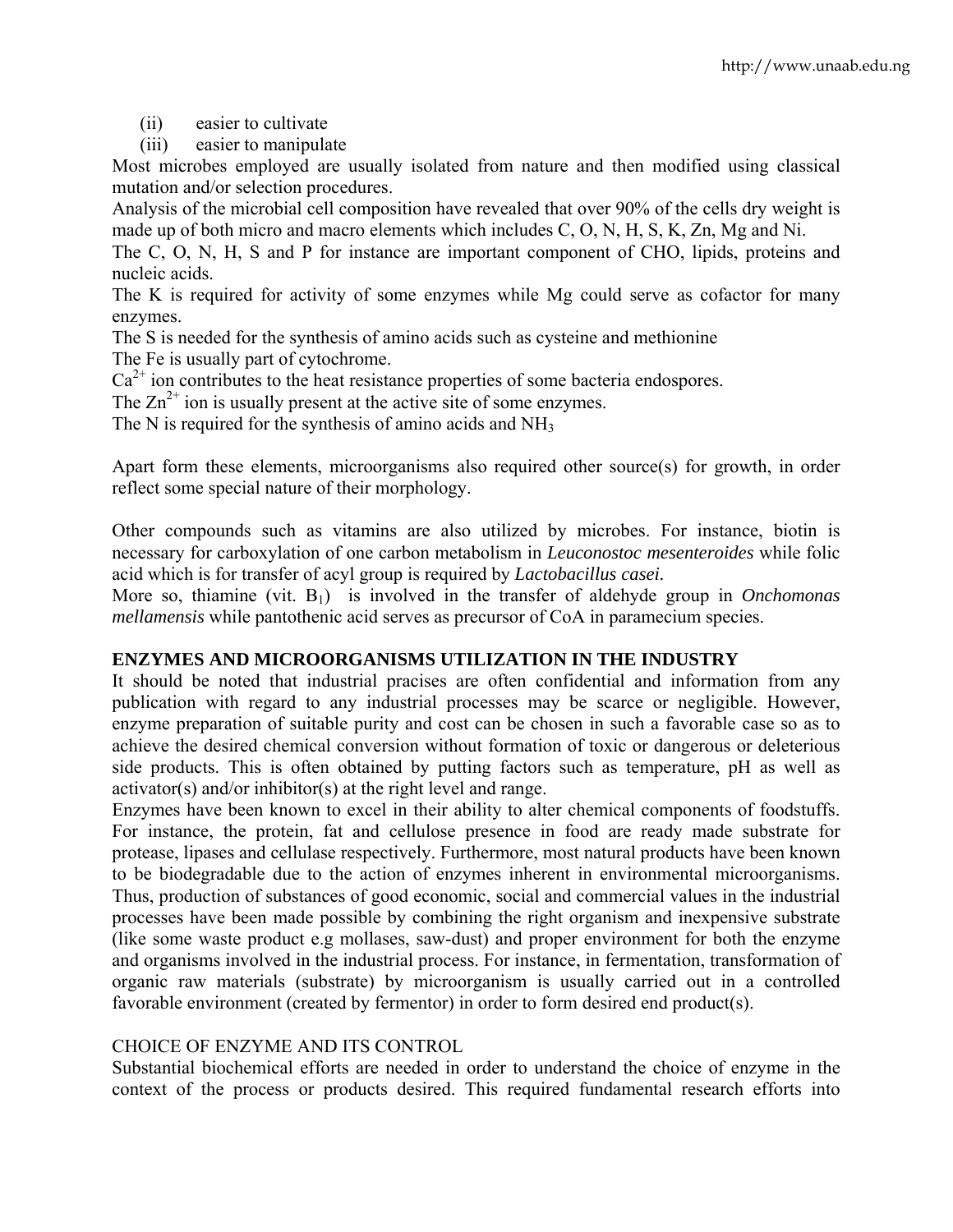classical parameters of enzyme kinetics under working condition such as pH and temperature optimum,  $K_m$ ,  $V_{max}$ , presence or absence of inhibitor(s) and/or activator. Also, the structure and nature of enzyme in relation to its mode of catalytic functions needs to be understood. In addition, in most cases, before an enzyme is added or used in food or food related processes, its level of toxicity is normally assessed

It should be noted that the task of regulatory machinery is a bit complex and the pathway must be regulated and co-coordinated effectively such that all the cell components and other required materials would be present in precisely or relatively correct amount.

Furthermore, a microbial cell is expected to respond to the environmental changes by using the nutrients present at a particular moment. It therefore meant that it must possess ability to synthesis as well as alter biosynthetic activity in response to changes in nutrient availability. Note that regulation is necessary for the cell to

- (i) conserve microbial energy and materials
- 
- (ii) maintain metabolic balance
- (iii) prevent over/under production of materials
- (iv) save cost
- (v) avoid production of toxic substances. e.t.c

For instance, if a particular energy source is unavailable, the enzyme required for its use(s) are not needed and further synthesis of such is a waste of C, N and energy. Similarly, it will be extremely wasteful for microorganism to synthesize the enzyme required to manufacture a certain product if that product(s) were already present in adequate amount.

Note that there are at least three (3) means of controlling or regulating enzymes of industrial importance thus:

- (i) feedback inhibition
- (ii) covalent modification
- (iii) allosteric control or regulation

Feedback inhibition: This is a process whereby a reaction pathway is inhibited by the final product. It usually involves inhibition of the enzyme catalyzing the first or earlier part of the pathway. OR

A process whereby the end product control the metabolic flux by inhibiting one or more of the enzyme catalyzing the first reaction of the pathway.

There exist at least four (4) types of feedback inhibition namely:

- (i) sequential feedback inhibition
- (ii) concerted feedback inhibition
- (iii) cumulative feedback inhibition and
- (iv) synergistic feedback inhibition

# (**REFER TO BCH 405 i.e REGULATION OF METABOLIC PATHWAYS for more details.**

The principal uses of enzymes in industries involves among others:

-for alcoholic beverages production

- for bread making
- -for cheese making
- for meat tenderizing
- as sweetners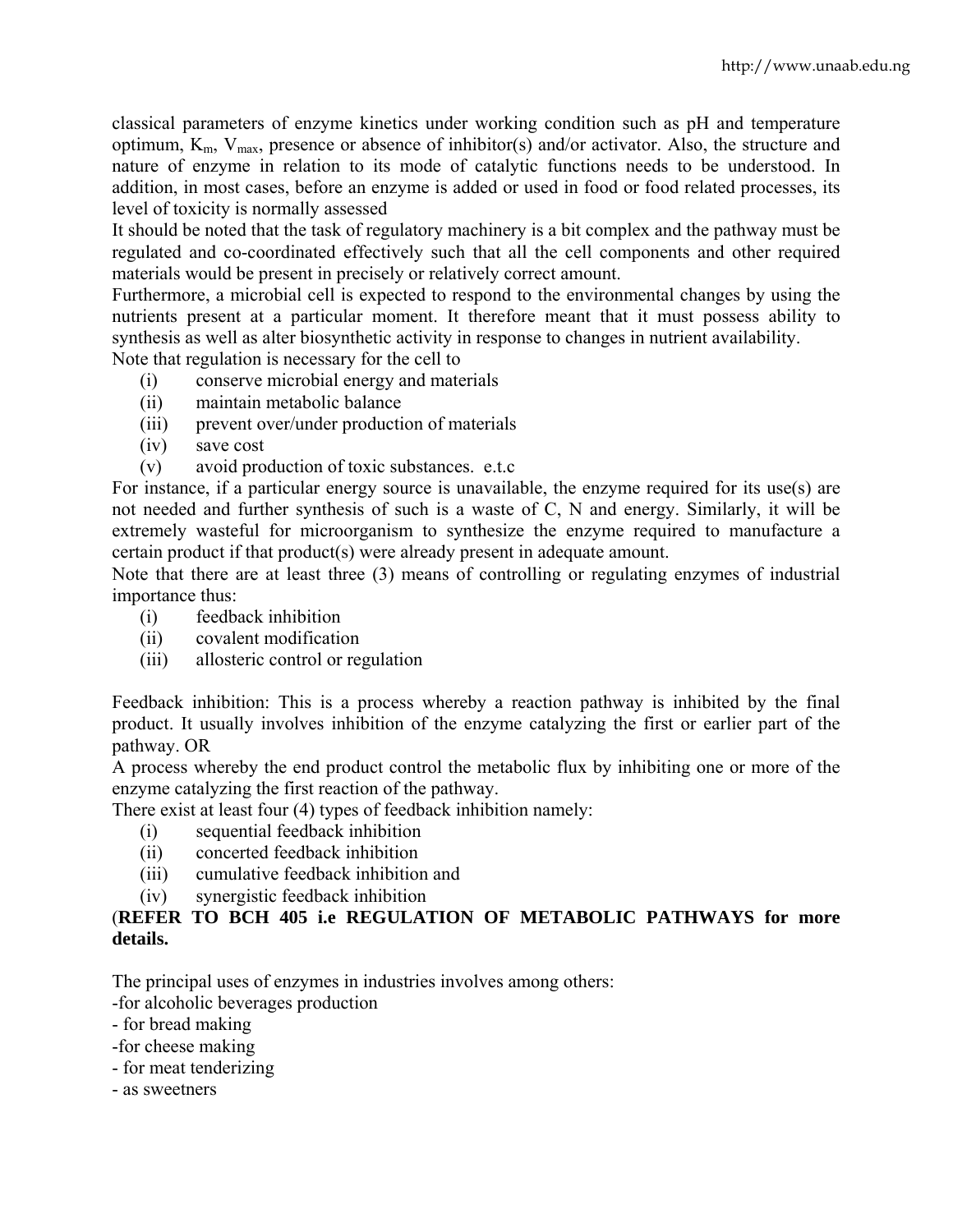- for clarification of beer, wine and fruit juice
- for production of detergent

- for medical application e.g use of trypsin as an anti-inflammatory agent and wound cleanser; streptokinase from *streptococcus haemolyticus* is used to relief peripheral thrombosis.

|                   |                         | The summary of some enzymes what their corresponding industrial approaches is given belo |
|-------------------|-------------------------|------------------------------------------------------------------------------------------|
| <b>INDUSTRIES</b> | <b>ENZYMES</b>          | <b>USES</b>                                                                              |
| <b>Baking</b>     | fungal protease         | soften dough                                                                             |
|                   | Fungal x-amylase        | general improvement                                                                      |
|                   | Lipoxidase              | whitens bread                                                                            |
| <b>Brewing</b>    | bacterial x-amylase     | liquefaction cereal                                                                      |
|                   | Bacterial protease      | adjuncts                                                                                 |
|                   | Fungal amyloglucosidase | removal of dextran from wort or beer                                                     |
|                   | Papain                  | chill haze stability                                                                     |
|                   | b-glucanase             | lowers viscocity of wort or beer                                                         |
| <b>Syrups</b>     | bacterial x-amylase     | solbilise starch at high temperature                                                     |
|                   | Fungal amyloglucosidase | to complete the conversion of starch                                                     |
|                   | Inveetase               | to convert sucrose to invert sugar                                                       |
| Cheese            | rennin                  | curds milk by precipitation                                                              |
|                   | Catalase                | removes H202 from milk                                                                   |
| Ice cream         | lactose                 | to remove crystallised lactose                                                           |
| Fruit             | pectinase               | general improvement                                                                      |
| Vegetable         | cellulose               | softening and flavour promotion                                                          |
| Egg               | glucose oxidase         | removes glucose.                                                                         |
| Meat              | papain                  | tenderization                                                                            |
| Textile           | bacterial x-amylase     | desizing                                                                                 |
| Paper             | bacterial x-amylase     | dextran adhesive                                                                         |
| Laundering        | bacterial proteases     | protein stain removal                                                                    |
| Medical           | various uses            |                                                                                          |

# The summary of some enzymes with their corresponding industrial applications is given below:

## **BACTERIAL GROWTH CURVE**

Since industrial processes involved the use of microbes,, it is important to have idea of the nature of their growth pattern in order to know when and how best to cultivate, manipulate and handle them for the required process.

In the laboratory for instance, under favorable conditions, a growing bacterial population is usually double at regular interval. Also note that the growth is usually by geometric progression i.e 1, 2, 4, 8, 16 e.t. c

This type of growth is called exponential growth and in most cases, it is only part of bacteria life cycle and not total representation of the normal pattern of bacterial nature.

When a fresh medium is inoculated with a given number of bacteria cells and the population growth is monitored over a given period of time. The plot of logarithm of viable cells/ml against time (hrs) could be represented as shown below:

There are four (4) characteristic phases of the growth curve namely:

(i) Lag phase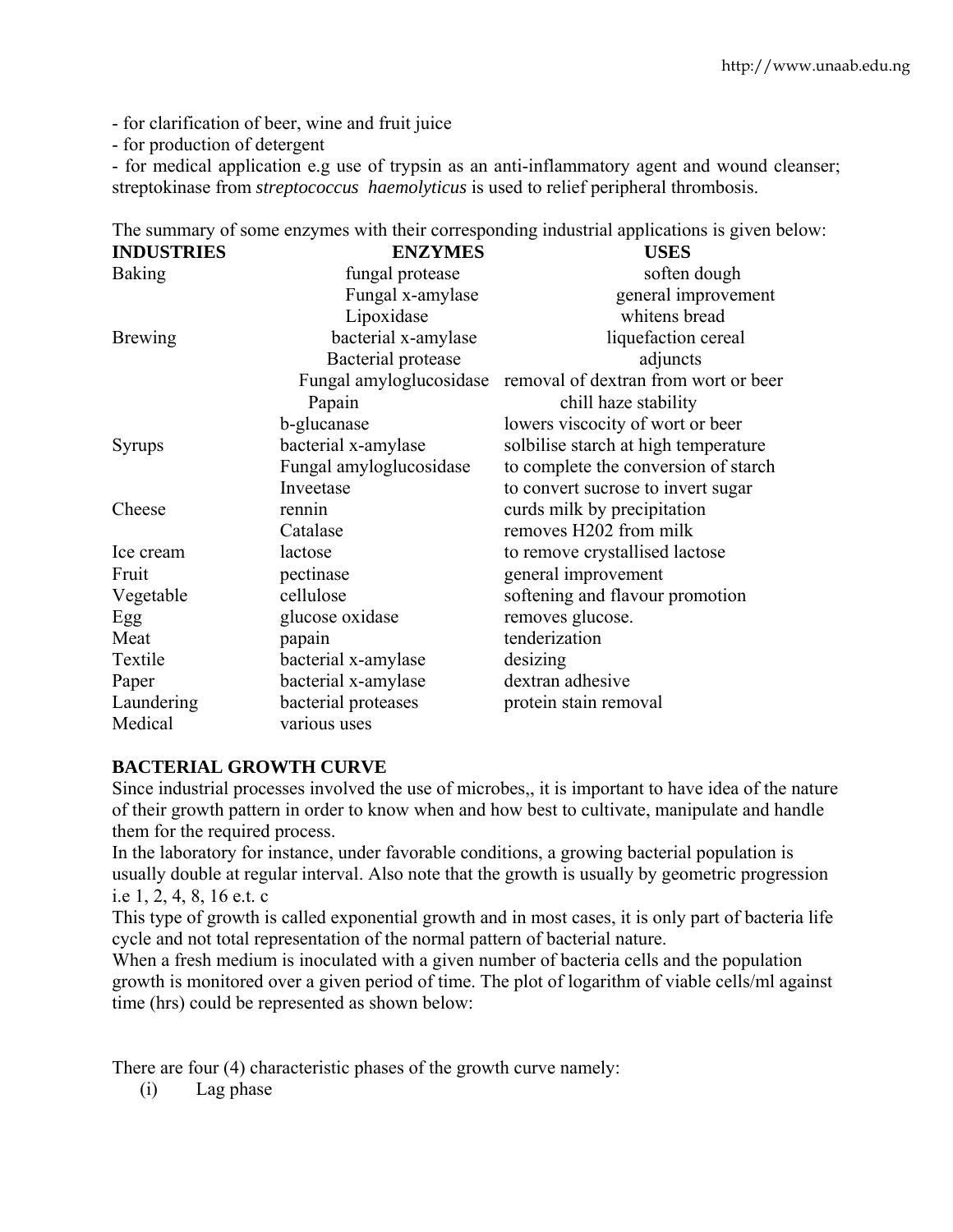- (ii) Exponential phase
- (iii) Stationary phase
- (iv) Death phase

LAG PHASE: Immediately after inoculation of the cells into fresh medium, the population remain temporarily unchanged. Although, there is no apparent cell division occurring, however, the cells may be growing in volume or mass, synthesing enzymes, proteins, RNAs e.t.c. This will bring about increase in metabolic activities. Note that the length or period of lag phase depends on some factors such as :

- (i) the size of the inoculums
- (ii) the time necessary for the cell to recover from physical damage or shock during transfer
- (iii) the time required for the synthesis of essential co-enzymes or division factors
- (iv) the time required for the synthesis of inducible enzymes that are necessary to metabolize the substrate presence in the medium.

EXPONETIAL (LOG) PHASE: This is the portion of the bacteria growth curve that demonstrates a pattern of balanced growth wherein all cells are dividing regularly by binary fission and are grown by geometric progression. The cells divide at a constant rate depending on :

- (i) the composition of the growth medium
- (ii) the condition of inoculation

The rate of exponential growth of a bacterial culture is expressed as Generation time (G) which is defined as the time (t) per generation and given by the expression:

 $G=t/n$ 

Where n is the number of generation and is equal to  $(n=3.3 \log b/B)$ .

Where  $t =$  time interval in hrs or mins

 $B =$  number of bacteria at the beginning of a time interval

b = number of bacteria at the end of time interval

 $G =$  number of generation (number of times the cell population doubles during the time interval)

STATIONARY PHASE: Since exponential growth curve cannot continue forever, the population growth is therefore limited by at least three (3) factors namely:

- (i) availability of essential nutrients
- (ii) accumulation of inhibitory metabolite or end product
- (iii) lack of biological space

It should be noted that it is during the stationary phase of the growth curve

- (i) that the bacteria produces secondary metabolites such as antibodies
- (ii) that the spore forming bacteria induces or unmasks the activities of several genes that may be involved in other metabolic processes.

DEATH PHASE; If incubation continues after the population reaches stationary phase, a death phase is bound to follow during which the viable cells population declines. This usually comes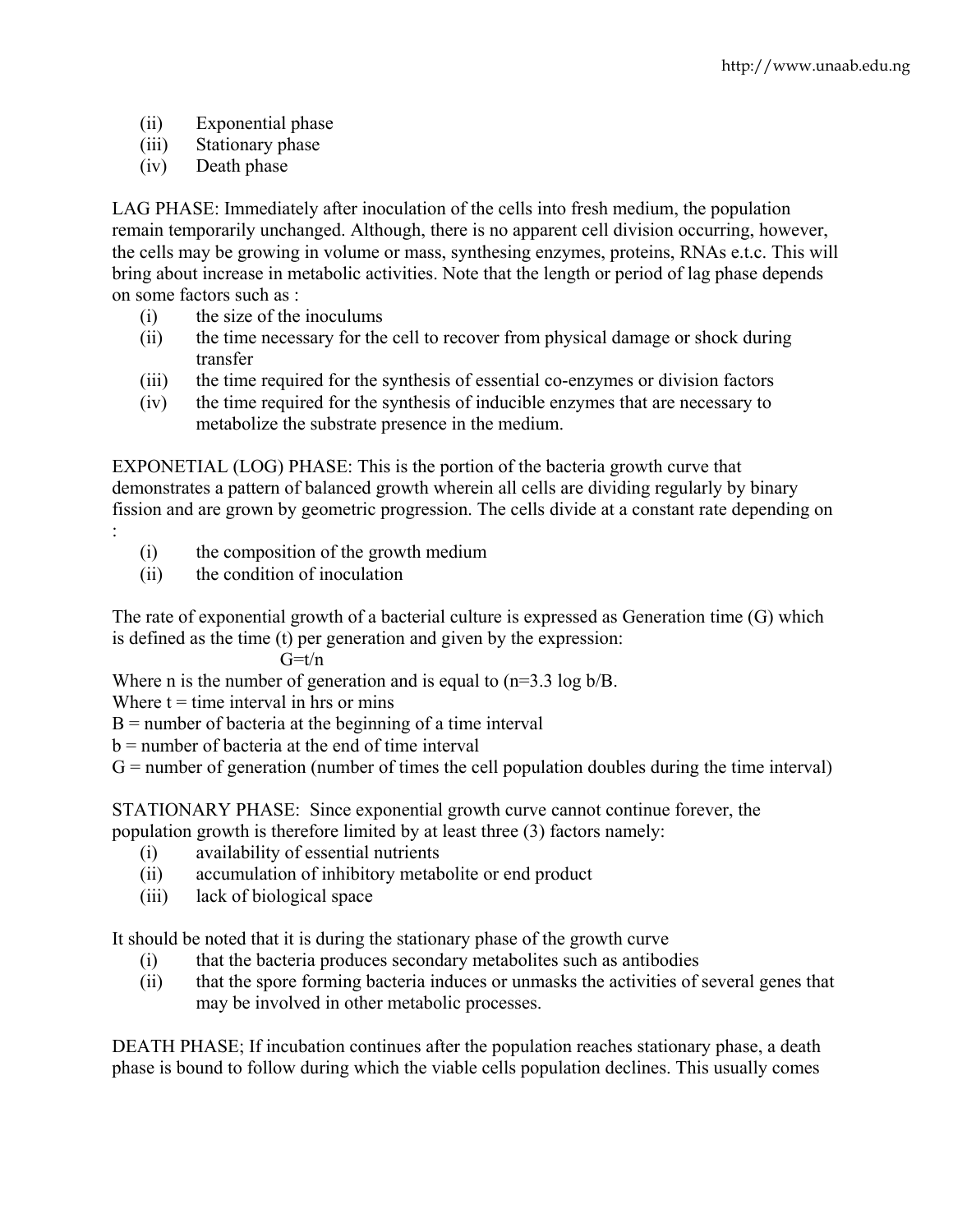into play since there would not be enough biological space and the nutrients available will not be sufficient for the existing/viable cells.

Note that the generation time for bacteria varies from about 12 minutes to 24 hrs or more depending on the :

- (i) culture medium
- (ii) temperature
- (iii) pH
- (iv) Microorganism itself.

The generation time for some bacteria under optimum condition s is given below:

| <b>BACTERIUM</b>           | <b>MEDIUM</b> | <b>GENERATION TIME</b> |
|----------------------------|---------------|------------------------|
| Escherichia coli           | glucose-salts | 17 minutes             |
| Streptococcus lactis       | milk          | 26 minutes             |
| <b>Bacillus</b> megaterium | sucrose-salt  | 25 minutes             |
| Streptococcus lactis       | lactose broth | 48 minutes             |
| Rhizodium paponicum        | mannitol-salt | 344 minutes            |
| Treponema pallidum         | rabbit testis | 1980 minutes           |

The importance of these phases is that it will enables one to have ideas as to the appropriate time to culture, harvest and manipulate the microorganism concern in relation to the desired enzyme(s) and/or other product(s).

## ILLUSTRATION

What is the generation time of bacteria population that increases from 10,000 cells to 10,000,000 in four hours of growth?

Solution: Since  $n = 3.3 \log b/B$ Then  $n = 3.3 \log 10,000,000/10,000$ Therefore  $n = 3.3 \log 1000$ Thus,  $n = 3.3x3$  $= 9.9$ Therefore  $G = 4/9.9$  $= 0.404$  hrs = **24.24 minutes** 

# **CONTROL OF MICROBIAL GROWTH**

The control of microbial growth could be effected basically by the use of either

- (i) chemical agents or
- (ii) physical agents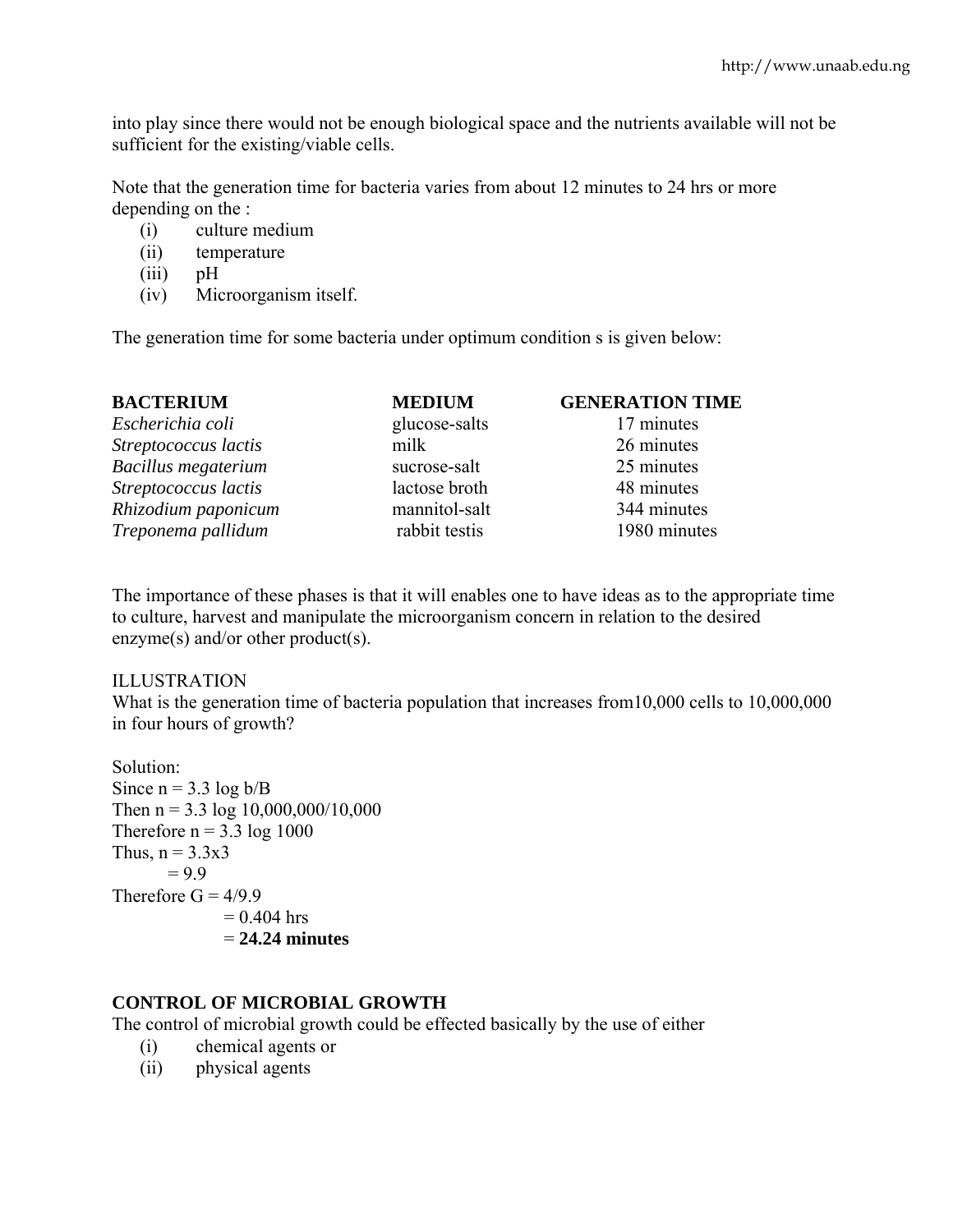And this could involve the use of inhibitory agents or by physical killing agents.

Agents that kill cells are called 'cidal'agents while those that inhibits growth of cell without killing the are called 'static' agents.

# **Definition of terms:**

**Sterilization:** This is the process by which living cells, viable spores and viruses are either destroy or remove from an object or habitat in such a way that the object will be totally free from any form of viable microorganism. Chemical agents used to sterilization are called sterilant

**Disinfection:** This is the killing, inhibition or removal of micro-organism that may cause disease and the chemical agent used for that are called disinfectant.

- Note that a disinfectant does not necessarily sterilize an object because
- (i) viable spores and a few micro-organisms may remain and
- (ii) disinfectants are normally used on inanimate objects

 **Antiseptics:** These are chemical agents commonly applied to tissues to prevent infection by killing or inhibiting the growth of such pathogen. Antiseptics are generally not as toxic as disinfectants since they do not, in most cases, destroy the host tissues.

Physical methods of control includes among others;

- (i) application of heat
- (ii) low temperature (refrigeration and/or freezing
- (iii) filtration
- (iv) Radiation.

**Application of heat**: Use of moist or dry heat has been known to be able to kill viruses, bacteria and fungi. Exposure to boiling water for about 10 minutes is enough to destroy vegetative cells but may not be high enough to destroy bacteria endospores. Most food processing industries used to combine the two methods of moist and dry heat applications in order to eliminate completely the risk of contamination.

Dry heat has the advantages in the it can be used to sterilize compounds like powder and oil. Also, it can be used to on glass ware and metal without corrosion.

## Refrigeration and/or freezing

Low temperature is only good for short term storage of food and other items since it only slows down microbial growth. However, freezing at about  $20^{\circ}$ C or lower would stop microbial growth completely. Thus, freezing is a very good method for long term storage, if properly carried out.

Filtration: This is an excellent way of reducing microbial population especially in solution of heat sensitive materials. Two types are known namely:

(i) Depth filter which consist of fibrous or granular materials.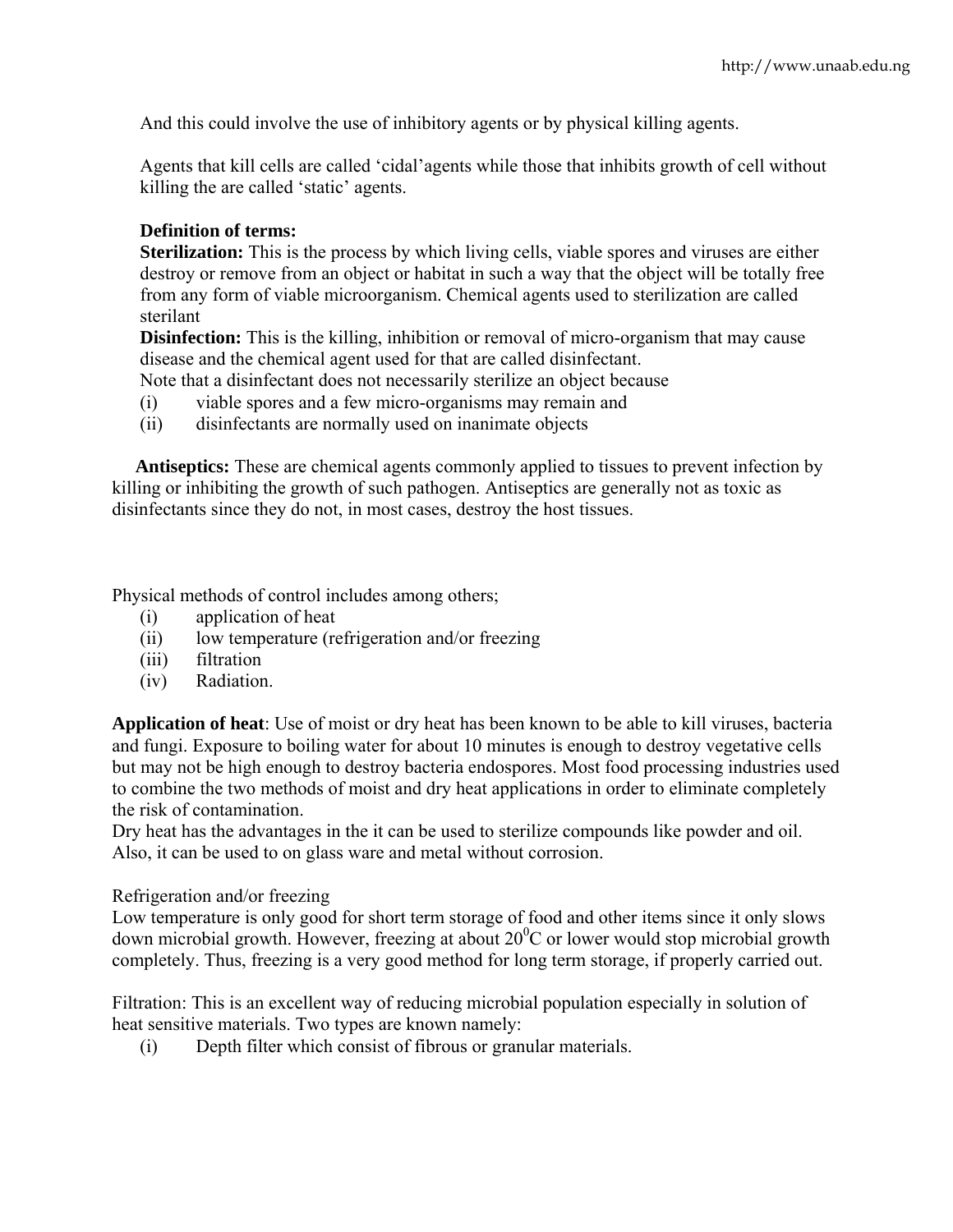(ii) Membranes filter which consist of porous membrane made of cellulose acetate, cellulose nitrate or other synthetic materials. It is commonly use for oil, antibiotics and other heat sensitive materials or solutions.

Radiation: These are of two types:

- (i) Ultra-violent which is used in only a few specific situations because it burn skin and could damage the eye. Though, commercial UV unit is often used in water purification
- (ii) Ionizing radiation which could penetrate and sterilize subjects by destroying the cell nature be it the endospore or the vegetative cells. Gamma radiation from cobalt-60 source is used in cold sterilization of antibiotics, hormones and plastic disposable substances such as syringes.

# USE OF CHEMICAL AGENTS

Although, chemicals agent meant to be used should be toxic to the pathogen, it should not be toxic to the people. Effective and continuous use of some chemical agents has led to frequency of antibiotic resistance in some cases. Examples of chemical often used are phenolics and hexachlorophene. Some of these agents act by denaturing proteins. However, they have disadvantages in having offensive odor and in being able to cause skin irritation and brain damage.

The summary of some chemicals often used in controlling microbial growth is given below:

| <b>CHEMICAL</b>   | <b>ACTIONS</b>                                                   | <b>USES</b>                      |
|-------------------|------------------------------------------------------------------|----------------------------------|
| Ethanol           | dentures protein and solubilise lipids antiseptic used on skin   |                                  |
| Isopropanol       | denatures protein and solubilise lipids antiseptics used on skin |                                  |
| Formaldehyde      | reacts with -NH2, -SH groups                                     | disinfectant, kills endospore    |
| Chlorine gas      | oxidizing agent                                                  | disinfect drinking water         |
| HgCl <sub>2</sub> | inactivate protein                                               | disinfectant on skin             |
| $NH4$ compd       | disrupts cell membrane                                           | skin antiseptics                 |
| Ethylene oxide    | alkylating agent                                                 | disinfectant on rubber/plastics. |

Commonly used preservatives are also summarized below:

| <b>PRESERVATIVES</b> | <b>CONCENTRATION</b> | <b>USES</b>                      |
|----------------------|----------------------|----------------------------------|
| Propionic acid       | $0.32\%$             | antifugal agent in bread, cake   |
| Sorbic acid          | $0.2\%$              | antifugal agent in syrup, cheese |
| Benzoic acid         | $0.1\%$              | antifugal in margarine, relishes |
| Lactic acid          | $0.1 - 10\%$         | antimicrobial in yoghurt         |
| Sulfur dioxide       | 200-300ppm           | antimicrobial in dried fruits    |
| Sodium nitrite       | $200$ ppm            | antimicrobial in meat and fish   |
| Sodium chloride      | unknown              | prevents spoilage of fish, meat  |
| Wood smoke           | unknown              | prevents spoilage of fish, meat. |

# **COMMONLY USED CHEMOTHERAPEUTIC AGENTS**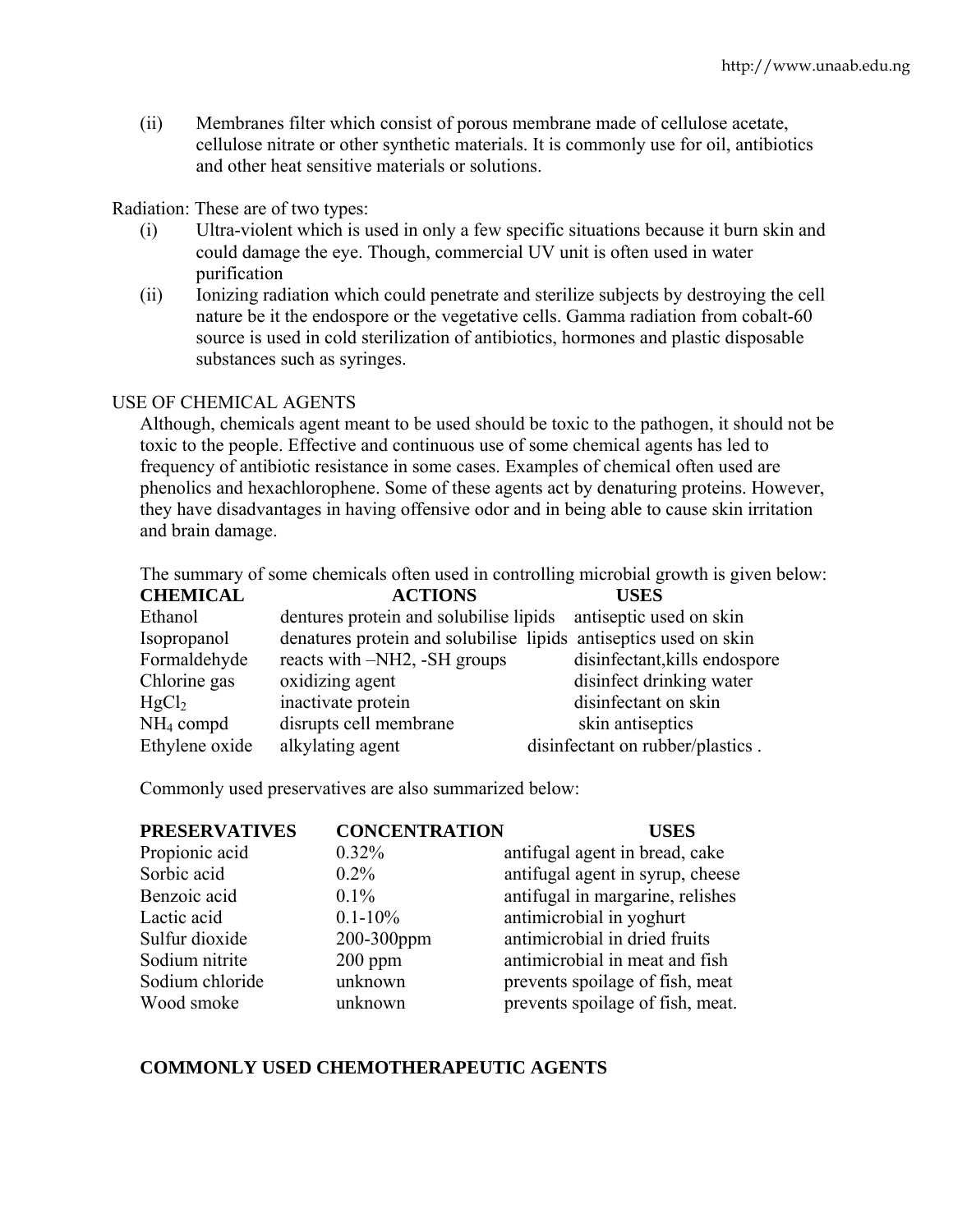# B-lactams penicillin, cephalothin inhibits cell wall synthesis Clavulanic acid clavamox, amoxicillin inhibits betalactomases Aminoglycosidase streptomyces inhibits translation Macrolides erythromycin inhibits translation Rifamycins rifampicin inhibits transcription Tetracyclines tetracycline inhibits translation Chloramphenicol chloramphenicol inhibits translation.

# **CHEMICAL CLASS EXAMPLE MODE OF ACTION**

Monobactams aztreonam inhibits cell wall synthesis

# **FERMENTATION AND ITS INDUSTRIAL APPLICATIONS**

Fermentation is a metabolic process in which energy is derived from partial oxidation of an organic compound using immediate as electron donors or electron acceptors. It occur by substrate level phosphorylation in which the substrate is oxidized and ATP is form directly from the reaction. A typical example is the conversion of glucose to two molecules of lactate which is accompanied with the production of two mole of ATP Glucose $\rightarrow$ 2 pyruvate $\rightarrow$ 2 lactate (resultant 2ATP is produced).

Note that abundant and renewable sources of fermentable carbohydrate are plant starch, cellulose from agricultural wastes; molasses from sugar and whey fro cheese manufacturing industries.

Processes of fermentation take place in a Fermentor or Bioreactor.

A fermentor is described as a vessel designed to carry out fermentation processes under biological controlled conditions. It is designed to maximize yield. It is operated under aseptic condition with adequate agitation and regular or appropriate supply of nutrients. It has pH and temperature control units or system with drain or over-flow facilities A fermentor has adequate mass transfer and work best in sterile environment. It has gentle heat transfer with optimum mixing with low and uniform shears. The diagram of a typical fermentor is shown below.

Classification of bioreactor could be based on a number of criteria among which are:

- (i) type and form of biocatalyst e.g free cells in submerged
- (ii) configuration of the bioreactor such as the tank height, diameter as well as the column size.
- (iii) The nature of energy input required i.e in form of liquid, gaseous or combined
- (iv) Hydrodynamics i.e perfect mixing or partial mixing or no-mixing al all.
- (v) The mode of operation which could be in form of batch or continuous or feed-batch mode of operation.

# **TYPES OF BIOREACTOR/FERMENTOR**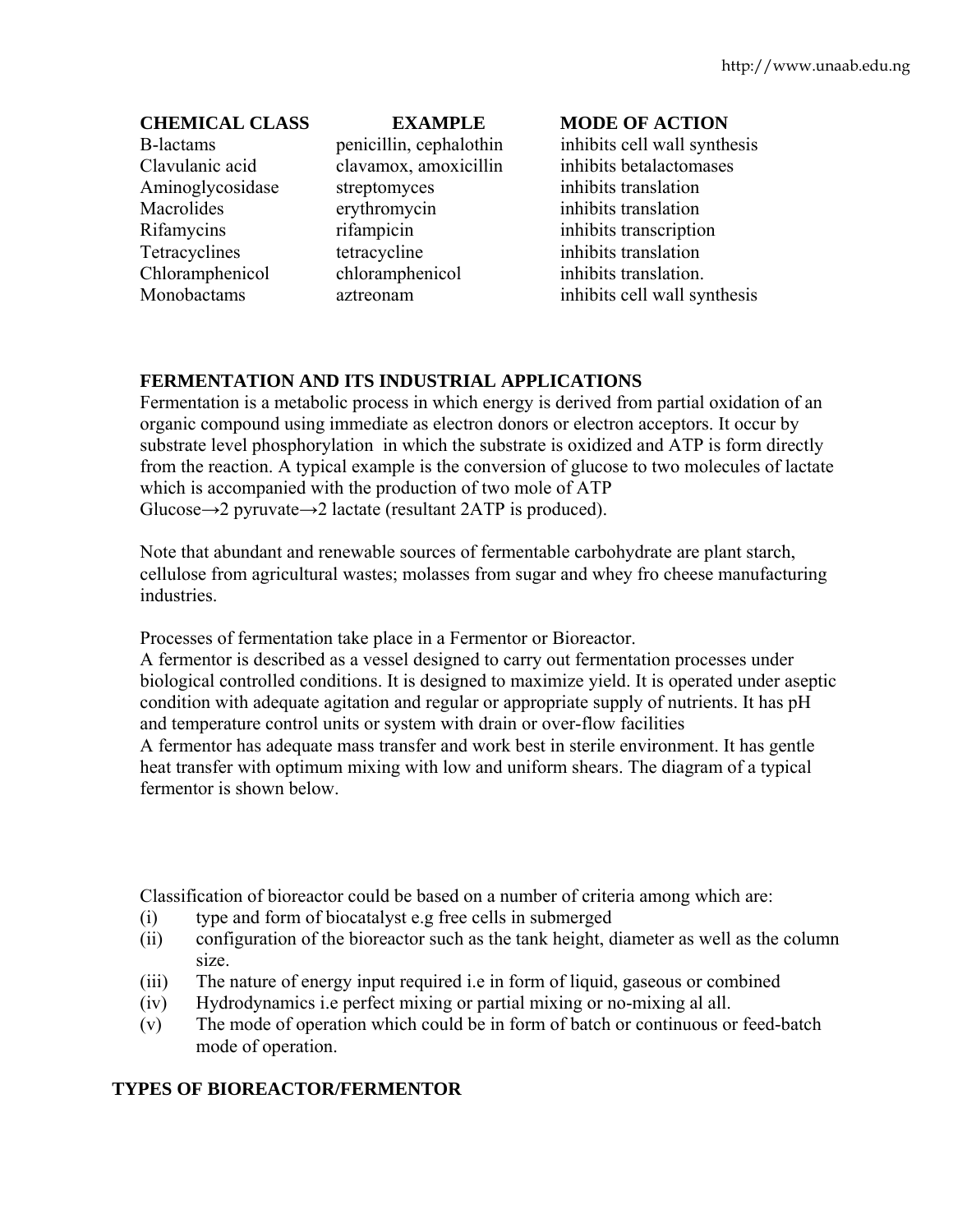- (i) STIRRED TANK BIOREACTOR (STB): This is used industrially for production of human therapeutic proteins e.g tissue plasmogen activator and usually made of stainless steel constructed with a working volume of about 2000-5000 litres.
- (ii) AIR LIFT BIOREACTOR (ALB): It is similar to STB, but in term of dimension is usually longer than STB and it has a kind of bullet shape, thus, uses air sparked at the bottom as a mixing device.
- (iii) FLUIDIZED BED BIOREACTOR (FBB): This is often a plastic bioreactor used in industrial up-stream processes on cells that are fixed in a compartment or media which is constantly pumped into the bioreactor, while the product is also constantly withdrawn and pulled for down-stream process.
- (iv) HOLLOW-FIRBRE BIOREACTOR: In this case, the cells are grown inside hollowfibre or tubes and media is pumped either through the hollow fibre and the product is constantly withdraswn and pulled for down-stream processing
- (v) PACKED CELL BIOREACTOR (PCB):This is commonly used with attached biofilms especially in waste water engineering. It involved packing of immobilized bio-catalyst in a column after which it is fed with nutrients be it from top or below. However, one of the disadvantage is the change in flow characteristics that could be observed as a result of alteration in bed porosity during operation.

# **SELECTION OF BIOREACTOR**

The preliminary choice of a bioreactor depends on a number of factors which includes:

- (i) physiological state of the cell
- (ii) sterility
- (iii) value or desired product
- (iv) culture and culture medium metabolic state
- (v) product formation kinetics
- (vi) processing method i.e if it is batch, fed-batch or continuous method
- (vii) reaction and processing area or application
- (viii) bubbles dispersion and foam control
- (ix) biological i.e substrate dosage and energy dissipation.

# **SOME UNIQUE ASPECTS OF BIOLOGICAL PROCESSESS IN A BIOREACTOR**

It should be noted that certain substances such as inhibitors, effector molecules, precursors and metabolic product(s) could influence the rate and mechanism of reaction as well as intracellular regulations taking place in the bioreactor

Also, some microorganism can metabolized unconventional or even contaminated raw materials to yield useful products.

Microorganisms can adapt the structure and activity of their enzymes to the process condition(s), thereby making the selectivity and productivity change. In some cases mutation could set in especially under sub-optimal biological conditions.

Furthermore, cell growth, the structure of intracellular enzyme and product formation depend not only on the nutritional needs of the cell but also on the maintenance of optimum biological condition within narrow limits.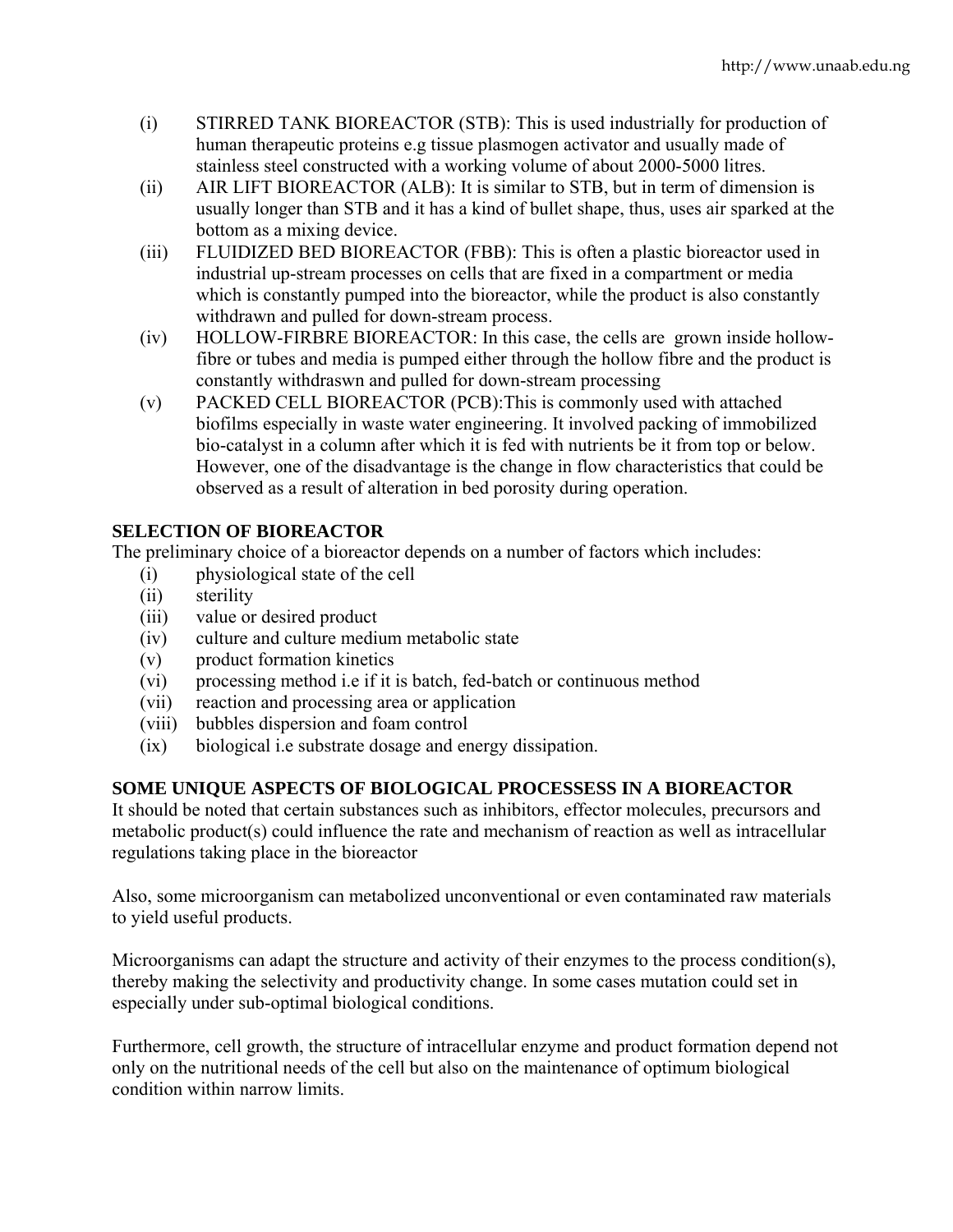Finally, it should be noted that microorganisms are frequently sensitive to strong shear stress, thermal and chemical influences.

# **APPLICATIONS OF FERMENTATION**

- (i) in the production of organic solvents such as citric and lactic acids
- (ii) production of foods and food products such as ogi, fufu, gari e.t.c
- (iii) production of condiments such as iru
- (iv) production of dairy products such as yoghurt, butter milk, sour cream
- (v) in processing of meat and fish to refined products like sausages, cured harms, fish sauce
- (vi) in production of beverages and related products such as beer, ale, vinegar, palmwine e.t.c
- (vii) in pharmaceutical industries for producing compound such as antibiotics and vaccines
- (viii) in food supplement production such as production of single cell protein, amino acids, vitamins
- (ix) in production of organic solvents e.g acetone, butanol ethanol e.t.c

# **INDUSTRIAL PRODUCTION OF SOME METABOLITES**

## **1. Production of cyanocobalamin (vitamin B12).**

VitaminB12 is a water soluble vitamin. It contain a molecule of cobinamide linked to a molecule of nucleotide which has 5, 6-dimethylbenziminazole as its base instead of a purine or pyrimidine. The cobinamide molecule has a central atom of cobalt linked to a cyanide group and surrounded by four reduced pyrole ring joined to form a macro-ring.

Although in nature, vitamin B12 is synthesized by microorganisms. However, for industrial production of a number of microorganism are also involved in its synthesis.

Commercial production is by a continous culture method whereby two fermentors are used in a series. Each fermentor is kept for at least 60 hrs (for the operation).The first fermentor is usually operated under anaerobic condition while the second one is operated in aerobic condition.

The whole process involved a system containing glucose corn steep + betain  $(5\%)$  + cobalt  $(5\%)$ ppm). All these are kept at pH 7.5. The fermentor will now be inoculated with *propionibacterium freudenreichin*. It will be allowed to undergo anaerobic fermentation for about 60-70 hrs. During this period, cobinamide produced from cobalt accumulates in the broth, thereafter the base (5,6-dimethylbenziminazole) could be added at 0.1% and the fermentor is now kept for another 50 hrs under aerobic condition. Durng this period, nucleotide is synthesized to yield about 20 ppm cobinamide. The culture is then acidified to pH of about 2.0-3.0, then gently heated and filter to remove cell debris. Finally, potassium cyanide at 5 ppm is added to the filterate to give cyanocobalamine.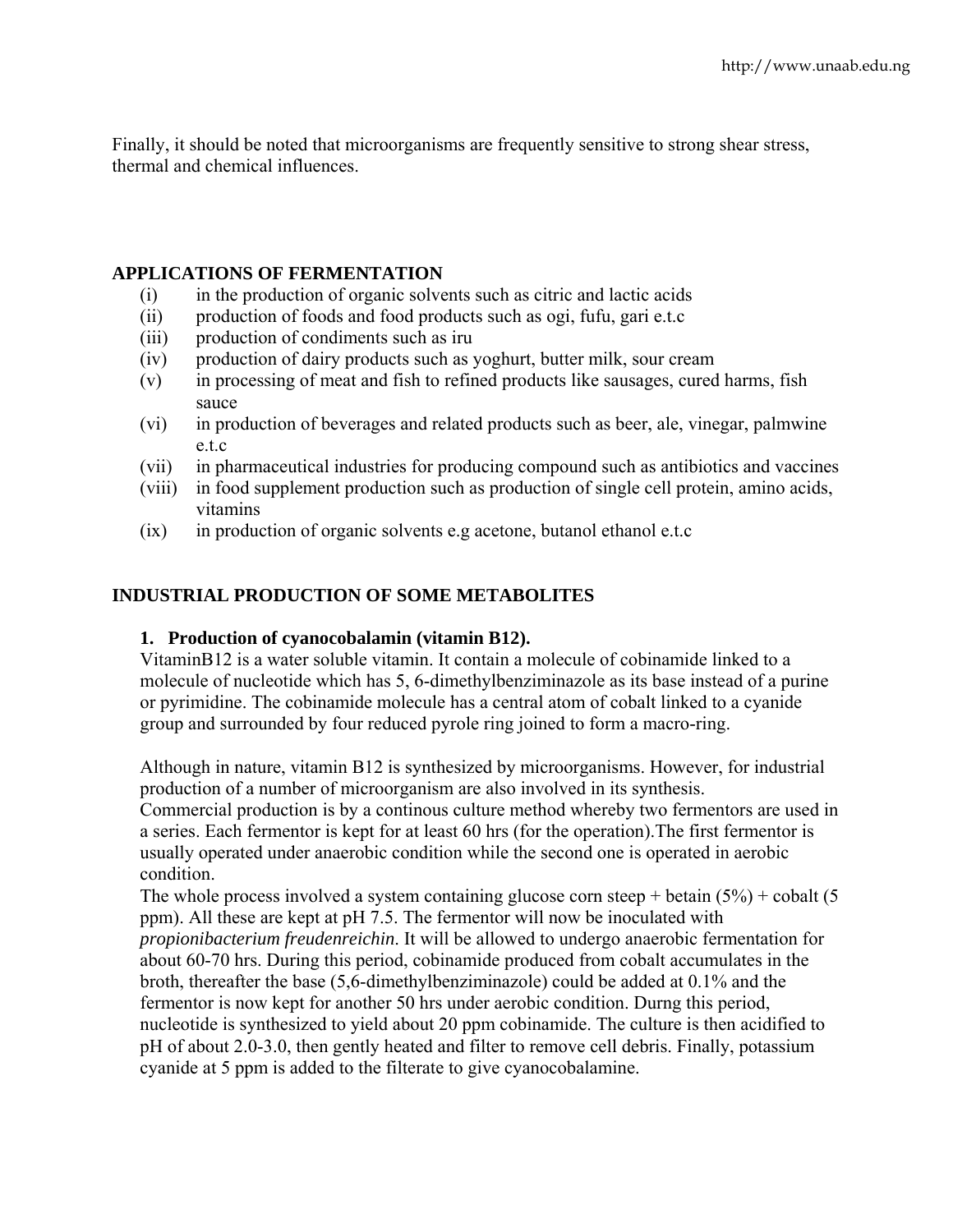N.B: In some cases, sodium sulfide mixed with the product solution so that cyanocobalamine will not be oxidized.

# **2. Amino acids derivatives e.g monosodium glutamate (MSG)**

The first amino acid to be produced and commercialized is L-glutamate in which *Corynebacterium glutamicum* is used for successful production. The biochemical pathway for the production of L-glutamate is shown below:

Glucose→ →phosphoenolpyruvate→pyruvate→acetylcoA→citrate→isocitrate→xketoglutarate→L-glutamate.

The flow chart for industrial/commercial production ia as thus:

Sugar tank→continous stirrer→buffer tank→seed fermentor→NH4, pH control unit→batch sterilizer→production fermentor→harvesting tank.

**N.B:** Some factors that may affect glutamate synthesis are pH , dissolved oxygen and NH4 concentration,

Also, surfactant (Tween 80) is normally added to control the onset of excretion of glutamate. More so, when fermentation is over, broth containing glutamate form of NH<sub>4</sub> salt is separated through down stream processing and monosodium glutamate is separated by elution with NaOH solution after which the monosodium glutamate is crystallized directly.

# **3. Production of organic acids e.g citric acid**

One of the organic acids that could be produced commercially is citric acid and this could be done through three (3) methods namely:

- (i) by liquid-surface culture fermentation process
- (ii) by submerged culture fermentation process
- (iii) by multi-tank system fermentation

# MULTI-TANK SYSTEM FERMENTATION

This is used for large scale production and required continuous fermentation process wherein cell growth and metabolic product occurring at different stages could be controlled and monitored. The outline for citric acid production is summarized below:

Mixture of CHO, KH<sub>2</sub>PO<sub>4</sub>, MgSO<sub>4</sub>.7H<sub>2</sub>0,Cu, Fe, pH 1.8-2.0 (inoculated with Aspergillus niger strain)→fermentor→fermentor broth (with added lime, (CaOH)) →calcium citrate→calcium sulphate+citric acid→citric acid→citric acid crystal→ crystalline sodium salt (anhydrous powder).

# NOTES:

- (i) CHO source could be cane juice, glucose, sucrose or molasses
- (ii) After inoculation, the culture solution must be aerated by bubbling the air to allow maximum growth for the fungus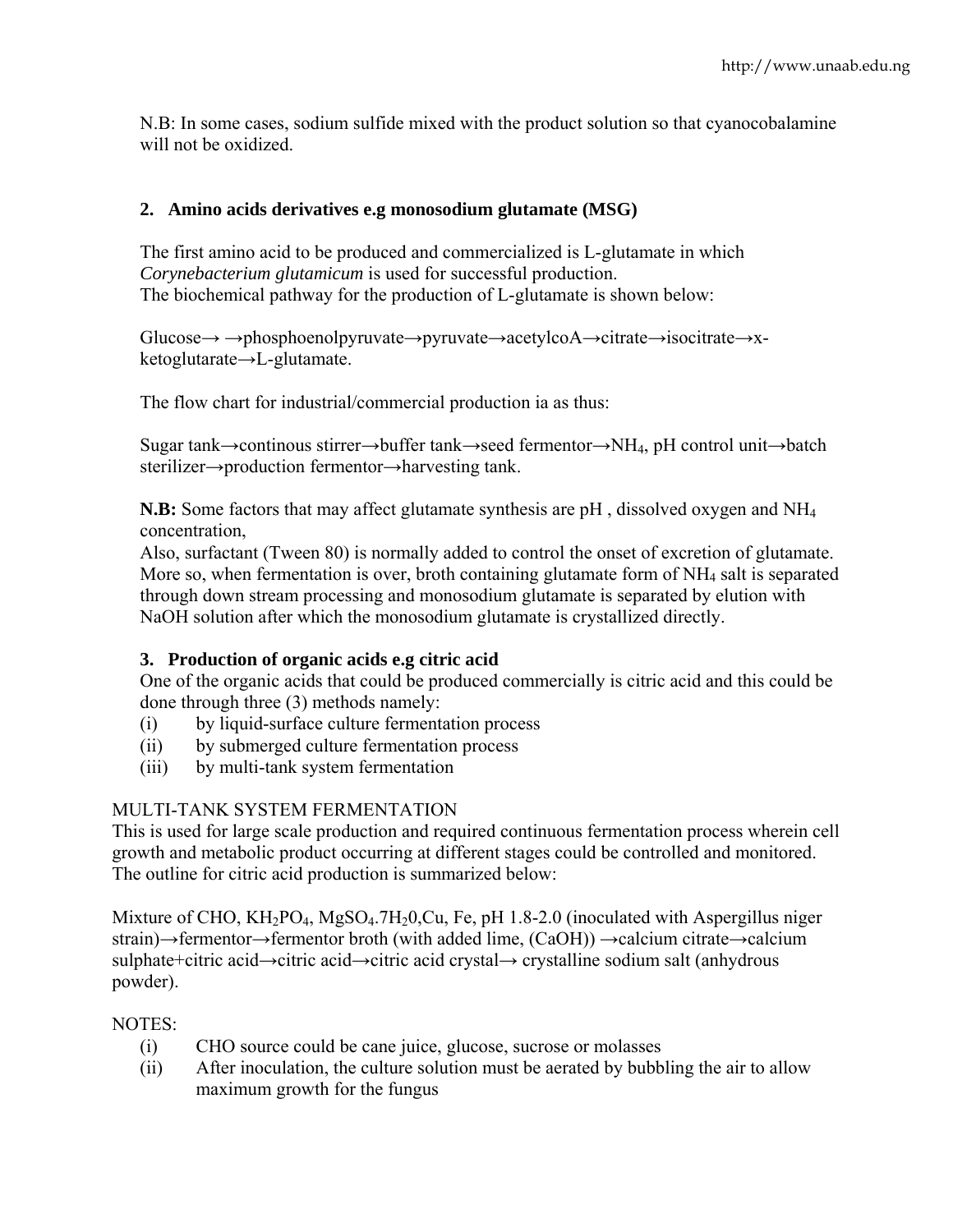- (iii) Calcium hydroxide is added to allow precipitate of citric acid in the form of calcium citrate
- (iv) The precipitate is treated with sulphuric acid to precipitate to precipitate insoluble calcium sulphate
- (v) Fe and Cu in the culture medium serves as essential cofactor for some important enzyme of citric acid cycle
- (vi) Growth of A. niger on high concentrations of sugars and low concentrations of  $Fe<sup>3+</sup>$ and  $Mn^{2+}$  gives high yield of citric acid
- (vii) Fermentation is carried out aerobically.

# IMPORTANCE OF CITRIC ACID

Citric acid is used in:

- (i) food industries e.g fruit drinks, wine and confectionery
- (ii) pharmacy e.g blood transfusion processes
- (iii) cosmetics (astringent, lotions sharmpoos and hair setting fluids)
- (iv) oil and gas (for clearing of pipes and also for reactivation of old oil wells).

# **4.Production of antibiotics**

Antibiotics are defined as the complex chemical substances in forms of secondary metabolites, which are produced by micro-organism purposely to act against other micro-organisms. Four (4) major broad groups of antibiotics are most extensively used throughout the world and these are;

- (i) penicillins
- (ii) tetracyclines
- (iii) erythromycins
- (iv) cephalosporin

Outline for the commercial production of penicillin is given below:

This is usually carried out in a fermentor which is meant to provide optimum growth condition for *P. chrysogenum* for its maximum yield. The following steps are to be followed:

- (i) inoculate 100ml medium in 500ml flask with spores of *P.chrysogenum* strain and incubate at 25°C by keeping on a rotary shaker
- (ii) after 4 days transfer the content to another 4 litre flask and leave for another 4 days
- (iii) transfer to 800litre containing 500litre medium
- (iv) after 3 days, use the contents for inoculation of about 180,000 litre medium kept in a fermentor (250,000 litre capacity)
- (v) filter the content of fermentor after 6 days of inoculation
- (vi) the filtrate containing penicillin is then extracted with amyl or butyl-acetate
- (vii) from this, transfer the penicillin into aqueous solvent by extracting with phosphate buffer
- (viii) then crystallize the penicillin out of the mixture.

Thus, the major steps are:

- (i) preparation of the innoculum
- (ii) preparation and sterilization of medium
- (iii) inoculation of the medium in the fermentor
- (iv) forced aeration with sterile air during incubation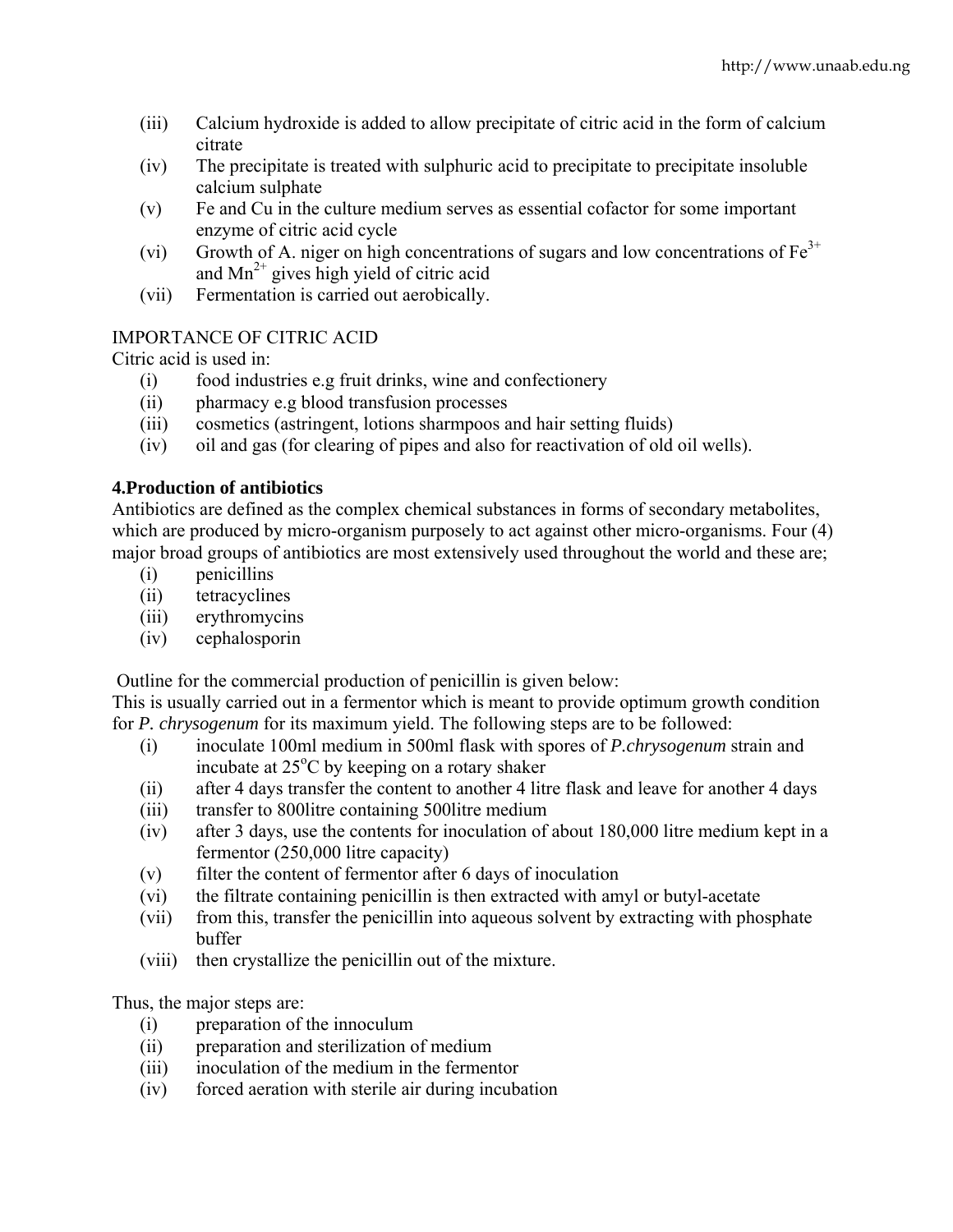- (v) removal of the mold mycelium after fermentation
- (vi) extraction and purification of the penicillin.

# **PRODUCTION OF WINE FROM GRAPE**

Grape→crush (to increase surface area) →alcoholic fermentation by addition of yeast) →aging→filtration→wine (the filterate).

# **PRODUCTION OF ETHANOL FORM CASSAVA**

Cassava (peeling, washing)  $\rightarrow$ milling $\rightarrow$ cassava flour (add water and α-amylase)  $\rightarrow$ liquefaction(90-95°C, pH 4-4.5, at 400 rpm) →saccharification→cooling→fermentation→filteration→distillation→ethanol.

# **PRODUCTION OF ETHANOL FROM MOLASSES**

Molasses (dissolution in water)  $\rightarrow$  molassesin solution $\rightarrow$ fermentation of molasses for 2-3 days→filtration→distillation→ethanol.

# **PRODUCTION F BEER FROM BARLEY**

Barley→malting→kilning→malted barley→brewing→separation of sweet wort →boilingof sweet wort( with hops added) →fermentation→concentration→beer.

# **PRODUCTION OF CHEESE FROM MILK**

Milk→acidification→colouring→coagulation by renin→separation of curd from whey→addition of flavor to curd→compression of curd→aging→finished cheese

## **SCREENING AND STRAIN IMPROVEMENT IN INDUSTRIAL ORGANISMS.**

Some screening methods are by:

- (i) Enrichment
- (ii) Testing against susceptible organism
- (iii) Enzyme inhibition
- (iv) Use of toxic analogues
- (v) Morphological changes in microbial test organism
- (vi) Animal tests
- (vii) Assay of chemicals

However, some problems are often associated with the search for new metabolites of industrial importance, and these include:

Possibility of spending effort, time and money in discovering a metabolite whose value is already known. To avoid this, rapid tests like paper and thin layer chromatograph as well as proximate analysis of the content of the compound if carried out.

Another problem is that the potent compound may be present at low concentration.

## **Strain Improvement**.